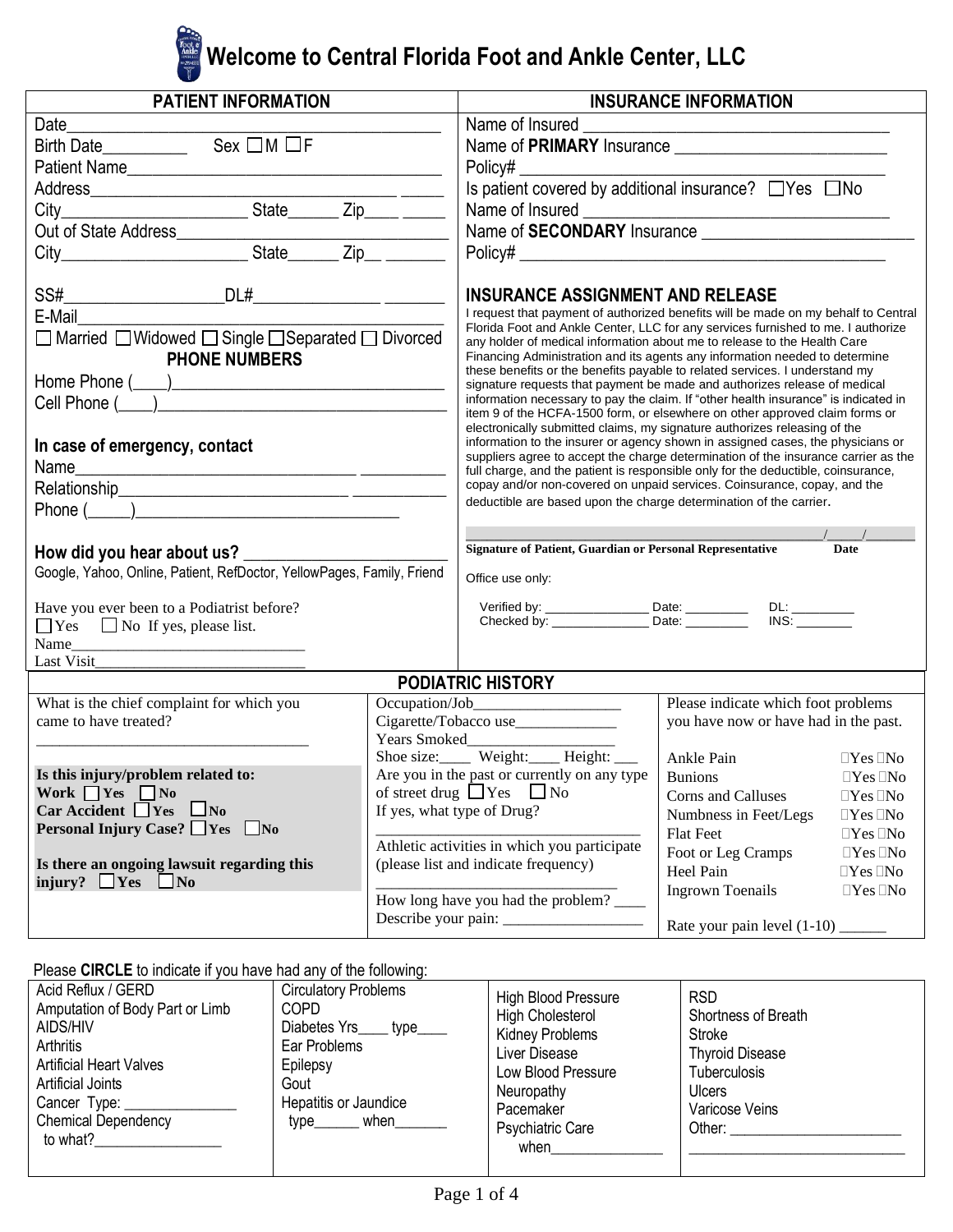**Patient Name: Family Physician**\_\_\_\_\_\_\_\_\_\_\_\_\_\_\_\_\_\_\_\_\_\_\_\_\_\_\_\_\_\_\_\_\_\_\_\_\_\_\_\_\_\_\_\_\_\_\_\_\_\_\_\_\_\_\_\_\_\_\_\_ **Date of last visit**\_\_\_\_\_\_\_\_\_\_\_\_\_\_\_\_\_\_\_\_\_\_\_\_\_\_\_\_\_ **Surgeries you have had** \_\_\_\_\_\_\_\_\_\_\_\_\_\_\_\_\_\_\_\_\_\_\_\_\_\_\_\_\_\_\_\_\_\_\_\_\_\_\_\_\_\_\_\_\_\_\_\_\_\_\_\_\_\_\_\_\_\_\_\_\_\_\_\_\_\_\_\_\_\_\_\_\_\_\_\_\_\_\_\_\_\_\_\_\_\_\_\_\_\_\_\_\_\_\_\_\_ \_\_\_\_\_\_\_\_\_\_\_\_\_\_\_\_\_\_\_\_\_\_\_\_\_\_\_\_\_\_\_\_\_\_\_\_\_\_\_\_\_\_\_\_\_\_\_\_\_\_\_\_\_\_\_\_\_\_\_\_\_\_\_\_\_\_\_\_\_\_\_\_\_\_\_\_\_\_\_\_\_\_\_\_\_\_\_\_\_\_\_\_\_\_\_\_\_\_\_\_\_\_\_\_\_\_\_\_\_\_\_\_\_\_\_\_\_\_ **Allergies (Please list):** \_\_\_\_\_\_\_\_\_\_\_\_\_\_\_\_\_\_\_\_\_\_\_\_\_\_\_\_\_\_\_\_\_\_\_\_\_\_\_\_\_\_\_\_\_\_\_\_\_\_\_\_\_\_\_\_\_\_\_\_\_\_\_\_\_\_\_\_\_\_\_\_\_\_\_\_\_\_\_\_\_\_\_\_\_\_\_\_\_\_\_\_\_\_\_\_\_\_

| <b>MEDICATIONS</b><br>Include prescriptions, over-the-counter medications and vitamins: |                                                                            |      |  |  |
|-----------------------------------------------------------------------------------------|----------------------------------------------------------------------------|------|--|--|
| Pharmacy Name(s)<br>1No<br>Do you take oral contraceptives?<br>'Yes                     | Pharmacy Phone(s)(<br>Do you take any blood thinners? □No<br>$\exists$ Yes | what |  |  |

| <b>TREATMENT CONSENT</b>                                                                                                                                                                          |      |  |  |
|---------------------------------------------------------------------------------------------------------------------------------------------------------------------------------------------------|------|--|--|
| I hereby consent and give my permission to the doctor (and the doctor's assistants or designated replacement) to administer and perform such<br>procedures upon me as the doctor deems necessary. |      |  |  |
| Signature of Patient, Parent, Guardian or Personal Representative                                                                                                                                 | Date |  |  |
| Please print name of Patient, Parent, Guardian or Personal Representative                                                                                                                         | Date |  |  |

#### **Acknowledgment of Notice of Privacy Practices, Policies and Procedures and Permission Form**

I have received /had the opportunity to read and understand this practice's Notice of Privacy Practices written in plain language. The notice was updated on 9/23/2013 and provides in detail the uses and disclosures of my protected health information that may be made by this practice, my individual rights, how I may exercise these rights, and the practice's legal duties with respect to my information.

I understand that this practice reserves the right to change the terms of its Notice of Privacy Practices, and to make changes regarding all protected health information, resident at, or controlled by, this practice. If changes to the policy occur, this practice will provide me with a revised Notice of Privacy Practices upon written request.

\_\_\_\_\_\_\_\_\_\_\_\_\_\_\_\_\_\_\_\_\_\_\_\_\_\_\_\_\_\_\_\_\_\_\_ \_\_\_\_\_\_\_\_\_\_\_\_ Signature of patient or responsible party method of pate Date

### **Acknowledgment of Policies and Procedures**

Policies and procedures for CFFAC can be found online at www.flfootandankle.com. By signing below, I testify that I have read, been given the opportunity to read or can request a copy of the policies and procedures at the time of my appointment for my own records. I understand these policies and procedures and will adhere to them.

Also, I authorize the release of any medical information necessary to my insurance company, hospitals or physicians involved in my care. I also authorize payment of medical benefits to Central Florida Foot and Ankle Center and any/all doctors of Central Florida Foot and Ankle Center.

Signature of patient or responsible party Date of Date Date Date Date Date Date Date

\_\_\_\_\_\_\_\_\_\_\_\_\_\_\_\_\_\_\_\_\_\_\_\_\_\_\_\_\_\_\_\_\_\_\_\_\_\_\_\_\_\_\_\_\_ \_\_\_\_\_\_\_\_\_\_\_\_\_\_\_\_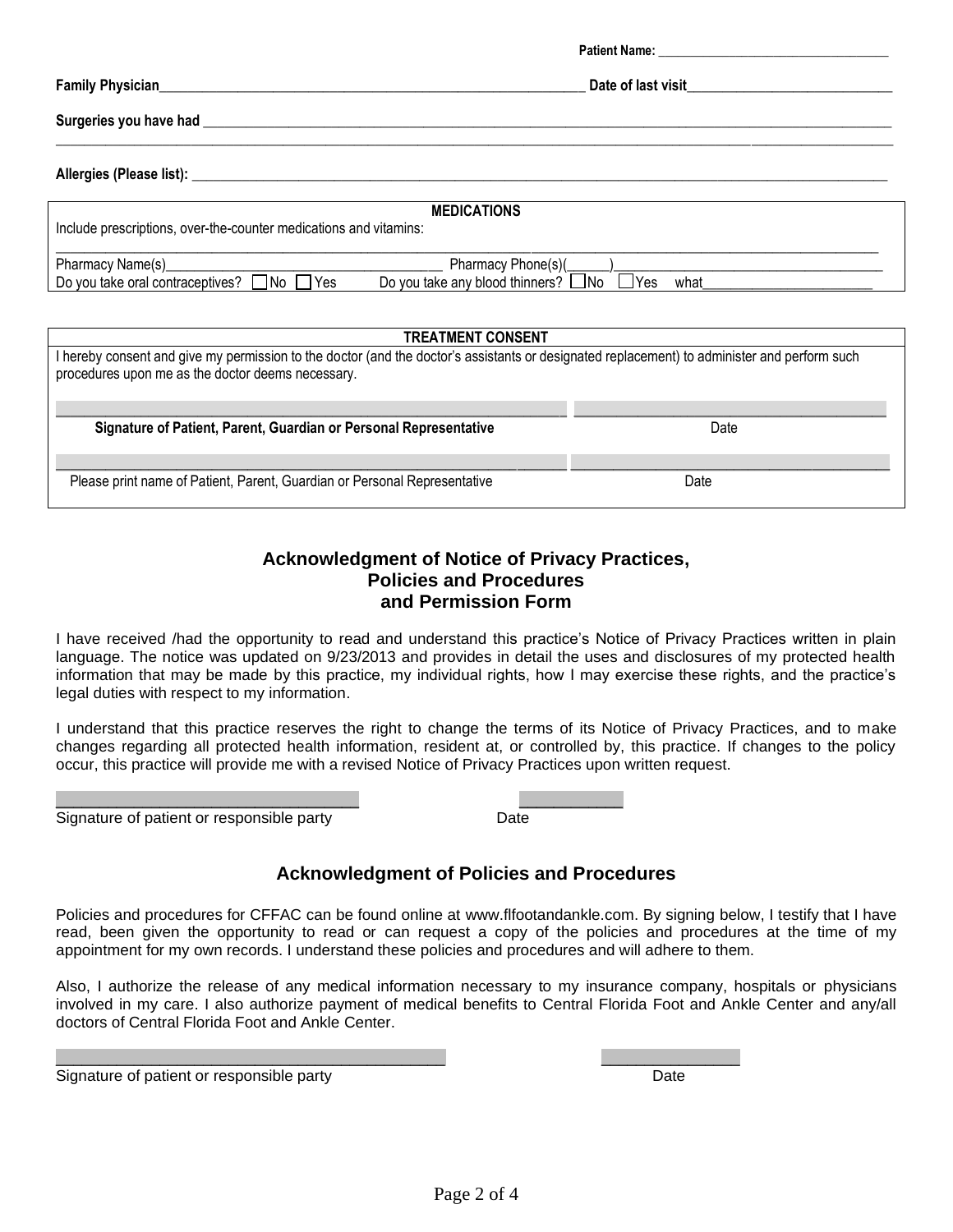#### **CONSENT TO USE OR DISCLOSE INFORMATION FOR TREATMENT, PAYMENT OR HEALTH CARE OPERATIONS**

The Patient hereby consents to the use or disclosure of his/her individually identifiable health information ("protected health information") by Central Florida Foot and Ankle Center, LLC. in order to carry out treatment, payment, or health care operations. The Patient should review the Practice's Notice of Privacy Practices for Protected Health Information for a more complete description of the potential uses and disclosures of such information, and the Patient has the right to review such Notice prior to signing this consent form.

Practice reserves for itself the right to change the terms of its Notice of Privacy Practices for Protected Health Information at any time. If the Practice does change the terms of its Notice of Privacy Practices, Patient may obtain a copy of the revised Notice.

Patient retains the right to request that the Practice further restrict how his/her protected health information is used or disclosed to carry out treatment, payment, or health care operations. The Practice is not required to agree to such requested restrictions; however, if the Practice does agree to Patient's requested restriction(s), such restrictions are then binding on the Practice.

Patient acknowledges and agrees that the Practice may disclose Patient's protected health information and patient medical record information to the following individuals who are the Patient's family members, legal representatives, guardians, health care surrogates, or have power of attorney on behalf of the Patient:

**\*\*\*\*\*\* Note: The names of the individuals must be listed in order for information to be release. Do not leave blank \*\*\*\*\*\*\***

| $\Box$ PCP         | REFERRING DOCTOR             |
|--------------------|------------------------------|
| <b>THINSURANCE</b> | $\Box$ FAMILY MEMBER         |
| $\Box$ OTHER       | $\Box$ ALL (NO RESTRICTIONS) |

The Patient **agrees that the Practice may disclose** the following types of information contained in the Patient's medical records (please initial the appropriate categories listed below):

- \_ HIV/AIDS Information
- \_\_\_\_\_ Mental Health Information
- \_\_\_\_\_ Substance Abuse Information
- \_\_\_\_\_ Sexually Transmitted Disease Information
- \_\_\_\_\_ If Patient is under the age of eighteen (18), Pregnancy Information
- \_\_\_\_\_ All current and past medical conditions/treatment
- These conditions do not apply

Patient agrees and consents to the Practice releasing information to Patient in the following alternative manners (please initial the appropriate spaces below):

Via Regular Mail with any envelopes being marked personal and confidential and addressed to Patient.

Via telephone, if Patient contacts the Practice and provides the appropriate information (including the Patient's name, social security number and unique personal identifier).

At all times, Patient retains the right to revoke this Consent. Such revocation must be submitted to the Facility in writing. The revocation shall be effective except to the extent that the Practice has already taken action in reliance on the Consent.

The Practice may refuse to treat Patient if he/she (or an authorized representative) does not sign this Consent Form (except to the extent that the Practice is required by law to treat individuals). If Patient (or authorized representative) signs this Consent Form and then revokes Consent, the Practice has the right to refuse to provide further treatment to Patient as of the time of revocation (except to the extent that the Practice is required by law to treat individuals).

#### **I HAVE READ AND UNDERSTAND THIS INFORMATION. I HAVE RECEIVED A COPY OF THIS FORM AND I AM THE PATIENT OR AM AUTHORIZED TO ACT ON BEHALF OF THE PATIENT TO SIGN THIS SEALED DOCUMENT VERIFYING CONSENT TO THE ABOVE STATED TERMS.**

Date:\_\_\_\_\_\_\_\_\_\_\_\_\_ Time \_\_\_\_\_AM/PM

\_\_\_\_\_\_\_\_\_\_\_\_\_\_\_\_\_\_\_\_\_\_\_\_\_\_\_\_\_\_\_\_\_\_\_\_\_\_\_ \_\_\_\_\_\_\_\_\_\_\_\_\_\_\_\_\_\_\_\_\_\_\_\_\_\_\_\_\_\_\_\_\_\_\_\_\_\_\_\_\_\_